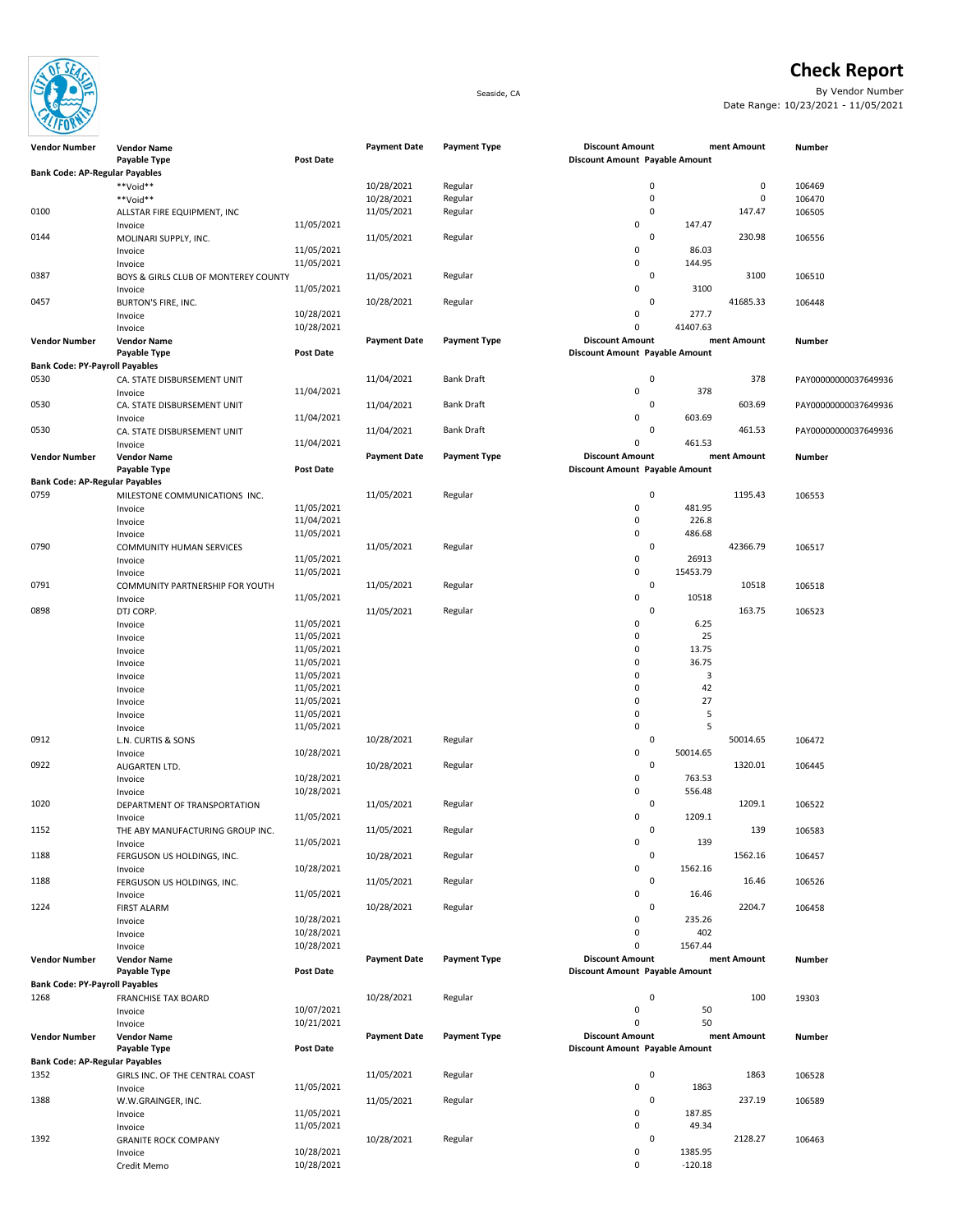|                      | Invoice                                  | 10/28/2021               |                     |                     | $\pmb{0}$                      | 743.12             |             |        |
|----------------------|------------------------------------------|--------------------------|---------------------|---------------------|--------------------------------|--------------------|-------------|--------|
|                      | Invoice                                  | 10/28/2021               |                     |                     | $\pmb{0}$                      | 119.38             |             |        |
| 1392                 | <b>GRANITE ROCK COMPANY</b>              |                          | 11/05/2021          | Regular             |                                | $\mathbf 0$        | 314.06      | 106530 |
|                      | Invoice                                  | 11/05/2021<br>11/05/2021 |                     |                     | 0<br>0                         | 290.3<br>23.76     |             |        |
| 1402                 | Invoice<br><b>GREATER VICTORY TEMPLE</b> |                          | 11/05/2021          | Regular             |                                | $\pmb{0}$          | 2976.49     | 106531 |
|                      | Invoice                                  | 11/05/2021               |                     |                     | 0                              | 2976.49            |             |        |
| 1494                 | HD SUPPLY FACILITIES MAINTENANCE         |                          | 11/05/2021          | Regular             |                                | $\mathbf 0$        | 458.22      | 106533 |
|                      | Invoice                                  | 11/05/2021               |                     |                     | 0                              | 205.63             |             |        |
|                      | Invoice                                  | 11/05/2021               |                     |                     | $\pmb{0}$                      | 252.59             |             |        |
| 1561                 | HOME DEPOT CREDIT SERVICES               |                          | 10/28/2021          | Regular             |                                | $\mathbf 0$        | 1695.3      | 106468 |
|                      | Invoice<br>Invoice                       | 10/28/2021<br>10/28/2021 |                     |                     | 0<br>0                         | 115.65<br>76.88    |             |        |
|                      | Invoice                                  | 10/28/2021               |                     |                     | 0                              | 6.51               |             |        |
|                      | Invoice                                  | 10/28/2021               |                     |                     | 0                              | 59.24              |             |        |
|                      | Invoice                                  | 10/28/2021               |                     |                     | 0                              | 5.63               |             |        |
|                      | Invoice                                  | 10/28/2021               |                     |                     | 0                              | 7.4                |             |        |
|                      | Invoice                                  | 10/28/2021               |                     |                     | 0                              | 38.7               |             |        |
|                      | Invoice                                  | 10/28/2021               |                     |                     | 0                              | 60.36              |             |        |
|                      | Invoice                                  | 10/28/2021<br>10/28/2021 |                     |                     | $\pmb{0}$<br>0                 | 87.05<br>13.9      |             |        |
|                      | Invoice<br>Invoice                       | 10/28/2021               |                     |                     | $\pmb{0}$                      | 37.11              |             |        |
|                      | Invoice                                  | 10/28/2021               |                     |                     | 0                              | 33.82              |             |        |
|                      | Invoice                                  | 10/28/2021               |                     |                     | 0                              | 40.61              |             |        |
|                      | Invoice                                  | 10/28/2021               |                     |                     | $\pmb{0}$                      | 55.53              |             |        |
|                      | Invoice                                  | 10/28/2021               |                     |                     | 0                              | 14.37              |             |        |
|                      | Invoice                                  | 10/28/2021               |                     |                     | $\pmb{0}$                      | 15.64              |             |        |
|                      | Invoice                                  | 10/28/2021<br>10/28/2021 |                     |                     | 0<br>$\pmb{0}$                 | 195.56<br>5.43     |             |        |
|                      | Invoice<br>Invoice                       | 10/28/2021               |                     |                     | 0                              | 22.48              |             |        |
|                      | Invoice                                  | 10/28/2021               |                     |                     | $\pmb{0}$                      | 105.78             |             |        |
|                      | Invoice                                  | 10/28/2021               |                     |                     | 0                              | 55.02              |             |        |
|                      | Invoice                                  | 10/28/2021               |                     |                     | $\pmb{0}$                      | 259.88             |             |        |
|                      | Invoice                                  | 10/28/2021               |                     |                     | 0                              | 24.32              |             |        |
|                      | Invoice                                  | 10/28/2021               |                     |                     | $\pmb{0}$                      | 50.39              |             |        |
|                      | Invoice                                  | 10/28/2021<br>10/28/2021 |                     |                     | 0<br>0                         | 17.99<br>153.12    |             |        |
|                      | Invoice<br>Invoice                       | 10/28/2021               |                     |                     | 0                              | 1.43               |             |        |
|                      | Invoice                                  | 10/28/2021               |                     |                     | $\pmb{0}$                      | 22.88              |             |        |
|                      | Invoice                                  | 10/28/2021               |                     |                     | $\mathbf 0$                    | 35.58              |             |        |
|                      | Invoice                                  | 10/28/2021               |                     |                     | 0                              | 100                |             |        |
|                      | Credit Memo                              | 09/20/2021               |                     |                     | 0                              | $-22.96$           |             |        |
| <b>Vendor Number</b> | <b>Vendor Name</b>                       |                          | <b>Payment Date</b> | <b>Payment Type</b> | <b>Discount Amount</b>         |                    | ment Amount | Number |
|                      |                                          |                          |                     |                     |                                |                    |             |        |
|                      | Payable Type                             | <b>Post Date</b>         |                     |                     | Discount Amount Payable Amount |                    |             |        |
| 1798                 | KELLY-MOORE PAINT COMPANY                |                          | 10/28/2021          | Regular             | 0                              | 0                  | 301.78      | 106471 |
|                      | Invoice<br>Invoice                       | 10/28/2021<br>10/28/2021 |                     |                     | 0                              | 4.91<br>223.94     |             |        |
|                      | Invoice                                  | 10/28/2021               |                     |                     | $\pmb{0}$                      | 56.37              |             |        |
|                      | Invoice                                  | 10/28/2021               |                     |                     | 0                              | 12                 |             |        |
|                      | Invoice                                  | 10/28/2021               |                     |                     | 0                              | 4.56               |             |        |
| 1868                 | KUTAK ROCK LLP                           |                          | 11/05/2021          | Regular             |                                | 0                  | 1800        | 106540 |
|                      | Invoice                                  | 11/05/2021               |                     |                     | 0                              | 1800               |             |        |
| 1873                 | LACAL EQUIPMENT, INC.                    | 10/28/2021               | 10/28/2021          | Regular             | 0                              | 0<br>1172.8        | 1807.23     | 106473 |
|                      | Invoice<br>Invoice                       | 10/28/2021               |                     |                     | 0                              | 634.43             |             |        |
| 1943                 | LEGAL SERVICES FOR SENIORS               |                          | 11/05/2021          | Regular             |                                | $\pmb{0}$          | 2629.5      | 106541 |
|                      | Invoice                                  | 11/05/2021               |                     |                     | 0                              | 2629.5             |             |        |
| 1971                 | LIEBERT CASSIDY WHITMORE                 |                          | 11/05/2021          | Regular             |                                | $\pmb{0}$          | 1891        | 106543 |
|                      | Invoice                                  | 11/05/2021               |                     |                     | 0                              | 961                |             |        |
|                      | Invoice                                  | 11/05/2021               |                     |                     | $\pmb{0}$<br>$\mathbf 0$       | 713<br>217         |             |        |
| 2045                 | Invoice<br>M & S BUILDING SUPPLY, INC    | 11/05/2021               | 11/05/2021          | Regular             |                                | 0                  | 279.24      | 106544 |
|                      | Invoice                                  | 11/05/2021               |                     |                     | 0                              | 279.24             |             |        |
| 2046                 | M3 ENVIRONMENTAL CONSULTING LLC          |                          | 11/05/2021          | Regular             |                                | 0                  | 650         | 106545 |
|                      | Invoice                                  | 11/05/2021               |                     |                     | $\pmb{0}$                      | 650                |             |        |
| 2102                 | MARTIN'S IRRIGATION SUPPLY, INC.         |                          | 11/05/2021          | Regular             |                                | $\mathsf 0$        | 3767.28     | 106549 |
|                      | Invoice                                  | 11/05/2021               |                     |                     | 0                              | 84.84              |             |        |
|                      | Invoice<br>Invoice                       | 11/05/2021<br>11/05/2021 |                     |                     | 0<br>0                         | 2045.23<br>1637.21 |             |        |
| 2132                 | MEALS ON WHEELS OF THE                   |                          | 11/05/2021          | Regular             |                                | $\pmb{0}$          | 1551.66     | 106550 |
|                      | Invoice                                  | 11/05/2021               |                     |                     | 0                              | 1551.66            |             |        |
| 2184                 | MISSION LINEN SUPPLY                     |                          | 10/28/2021          | Regular             |                                | 0                  | 190.4       | 106477 |
|                      | Invoice                                  | 10/28/2021               |                     |                     | 0                              | 93.7               |             |        |
|                      | Invoice                                  | 10/28/2021               |                     |                     | 0                              | 96.7               |             |        |
| 2184                 | MISSION LINEN SUPPLY<br>Invoice          | 11/05/2021               | 11/05/2021          | Regular             | 0                              | $\pmb{0}$<br>100.2 | 295.35      | 106554 |
|                      | Invoice                                  | 11/05/2021               |                     |                     | $\pmb{0}$                      | 98.45              |             |        |
|                      | Invoice                                  | 11/05/2021               |                     |                     | 0                              | 96.7               |             |        |
| 2186                 | MISSION UNIFORM SERVICE                  |                          | 10/28/2021          | Regular             |                                | $\pmb{0}$          | 1420.79     | 106478 |
|                      | Invoice                                  | 10/28/2021               |                     |                     | 0                              | 445.62             |             |        |
|                      | Invoice                                  | 10/28/2021               |                     |                     | $\pmb{0}$<br>0                 | 109.05             |             |        |
|                      | Invoice<br>Invoice                       | 10/28/2021<br>10/28/2021 |                     |                     | $\pmb{0}$                      | 38.56<br>445.62    |             |        |
|                      | Invoice                                  | 10/28/2021               |                     |                     | 0                              | 109.05             |             |        |
|                      | Invoice<br>Invoice                       | 10/28/2021<br>10/28/2021 |                     |                     | 0<br>0                         | 60.56<br>64        |             |        |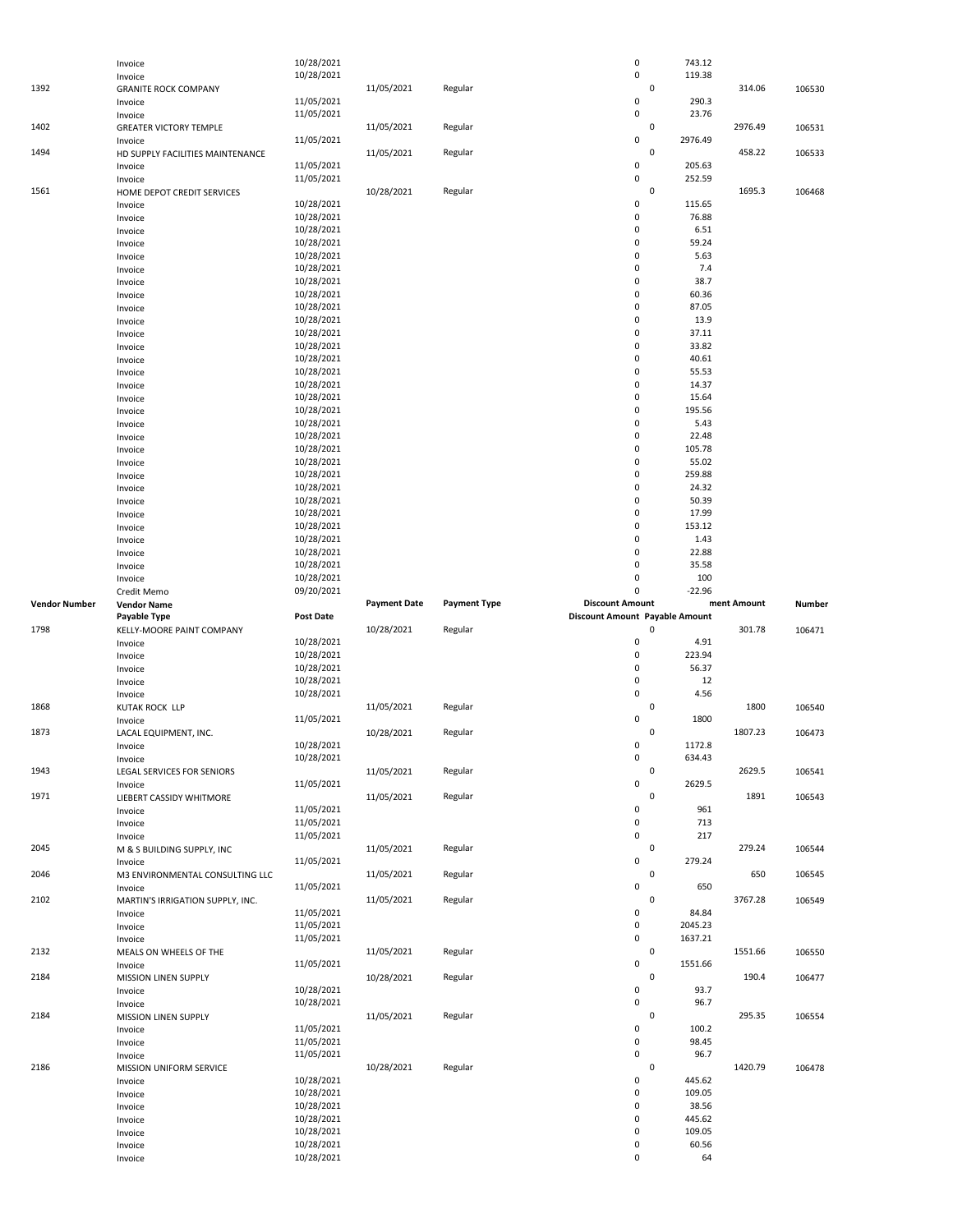|                                       | Invoice                                  | 10/28/2021       |                     |                     | $\pmb{0}$                      |             | 39.9       |             |            |
|---------------------------------------|------------------------------------------|------------------|---------------------|---------------------|--------------------------------|-------------|------------|-------------|------------|
|                                       | Invoice                                  | 10/28/2021       |                     |                     | $\pmb{0}$                      |             | 108.43     |             |            |
| 2186                                  | MISSION UNIFORM SERVICE                  |                  | 11/05/2021          | Regular             |                                | $\mathsf 0$ |            | 1448.66     | 106555     |
|                                       | Invoice                                  | 11/05/2021       |                     |                     | 0                              |             | 445.62     |             |            |
|                                       | Invoice                                  | 11/05/2021       |                     |                     | 0                              |             | 109.05     |             |            |
|                                       | Invoice                                  | 11/05/2021       |                     |                     | 0                              |             | 60.56      |             |            |
|                                       | Invoice                                  | 11/05/2021       |                     |                     | 0                              |             | 108.43     |             |            |
|                                       | Invoice                                  | 11/05/2021       |                     |                     | $\mathbf 0$                    |             | 445.62     |             |            |
|                                       | Invoice                                  | 11/05/2021       |                     |                     | 0                              |             | 109.05     |             |            |
|                                       | Invoice                                  | 11/05/2021       |                     |                     | $\Omega$                       |             | 22         |             |            |
| <b>Vendor Number</b>                  | <b>Vendor Name</b>                       |                  | <b>Payment Date</b> | <b>Payment Type</b> | <b>Discount Amount</b>         |             |            | ment Amount | Number     |
|                                       | Payable Type                             | <b>Post Date</b> |                     |                     | Discount Amount Payable Amount |             |            |             |            |
|                                       | Invoice                                  | 11/05/2021       |                     |                     | 0                              |             | 39.9       |             |            |
|                                       | Invoice                                  | 11/05/2021       |                     |                     | $\pmb{0}$                      |             | 108.43     |             |            |
| 2238                                  | MONTEREY BAY PEST CONTROL                |                  | 11/05/2021          | Regular             |                                | 0           |            | 375         | 106559     |
|                                       | Invoice                                  | 11/05/2021       |                     |                     | 0                              |             | 375        |             |            |
| 2273                                  | MONTEREY COUNTY HEALTH DEPT              |                  | 11/05/2021          | Regular             |                                | 0           |            | 222         | 106560     |
|                                       | Invoice                                  | 11/05/2021       |                     |                     | 0                              |             | 222        |             |            |
| 2273                                  | MONTEREY COUNTY HEALTH DEPT              |                  | 11/05/2021          | Regular             |                                | 0           |            | 201.53      | 106561     |
|                                       | Invoice                                  | 11/05/2021       |                     |                     | 0                              |             | 201.53     |             |            |
| 2328                                  | <b>WALLACE GROUP</b>                     |                  | 10/28/2021          | Regular             |                                | 0           |            | 16127.93    | 106500     |
|                                       | Invoice                                  | 10/28/2021       |                     |                     | 0                              |             | 4293.68    |             |            |
|                                       | Invoice                                  | 10/28/2021       |                     |                     | 0                              |             | 322.5      |             |            |
|                                       | Invoice                                  | 10/28/2021       |                     |                     | 0                              |             | 11511.75   |             |            |
| 2328                                  | <b>WALLACE GROUP</b>                     |                  | 11/05/2021          | Regular             |                                | 0           |            | 17158.76    | 106590     |
|                                       | Invoice                                  | 11/05/2021       |                     |                     | $\pmb{0}$                      |             | 3068.76    |             |            |
|                                       | Invoice                                  | 11/05/2021       |                     |                     | 0                              |             | 332.5      |             |            |
|                                       | Invoice                                  | 11/05/2021       |                     |                     | 0                              |             | 2229       |             |            |
|                                       | Invoice                                  | 11/05/2021       |                     |                     | 0                              |             | 4781.5     |             |            |
|                                       | Invoice                                  | 11/05/2021       |                     |                     | 0                              |             | 3370.25    |             |            |
|                                       | Invoice                                  | 11/05/2021       |                     |                     | 0                              |             | 3376.75    |             |            |
| 2351                                  | <b>HICKS &amp; HORNELL</b>               |                  | 10/28/2021          | Regular             |                                | $\mathsf 0$ |            | 830.84      | 106467     |
|                                       | Invoice                                  | 10/28/2021       |                     |                     | 0                              |             | 685.01     |             |            |
|                                       | Invoice                                  | 10/28/2021       |                     |                     | 0                              |             | 55.93      |             |            |
|                                       | Invoice                                  | 10/28/2021       |                     |                     | 0                              |             | 89.9       |             |            |
| 2426                                  | McDONALD REFRIGERATION INC               |                  | 10/28/2021          | Regular             |                                | 0           |            | 288.35      | 106476     |
|                                       | Invoice                                  | 10/28/2021       |                     |                     | 0                              |             | 288.35     |             |            |
| 2652                                  | PACIFIC GAS & ELECTRIC                   |                  | 10/28/2021          | Regular             |                                | 0           |            | 46273.24    | 106484     |
|                                       | Invoice                                  | 10/28/2021       |                     |                     | 0                              |             | 46273.24   |             |            |
| 2652                                  | PACIFIC GAS & ELECTRIC                   |                  | 11/05/2021          | Regular             |                                | 0           |            | 227.66      | 106563     |
|                                       | Invoice                                  | 11/05/2021       |                     |                     | 0                              |             | 227.66     |             |            |
| 2652                                  | PACIFIC GAS & ELECTRIC                   |                  | 11/05/2021          | Regular             |                                | 0           |            | 8842.89     | 106564     |
|                                       | Invoice                                  | 11/05/2021       |                     |                     | 0                              |             | 8842.89    |             |            |
| 2652                                  | PACIFIC GAS & ELECTRIC                   |                  | 11/05/2021          | Regular             |                                | 0           |            | 1892.07     | 106565     |
|                                       | Invoice                                  | 11/05/2021       |                     |                     | 0                              |             | 1892.07    |             |            |
| 2652                                  | PACIFIC GAS & ELECTRIC                   |                  | 11/05/2021          | Regular             |                                | 0           |            | 1260.31     | 106566     |
|                                       | Invoice                                  | 11/05/2021       |                     |                     | 0                              |             | 1260.31    |             |            |
| 2666                                  | PACIFIC TRUCK PARTS, INC.                |                  | 10/28/2021          | Regular             |                                | 0           |            | 351.72      | 106485     |
|                                       | Invoice                                  | 10/28/2021       |                     |                     | 0                              |             | 351.72     |             |            |
| 2720                                  | OWEN EQUIPMENT COMPANY                   |                  | 10/28/2021          | Regular             |                                | 0           |            | 1733.41     | 106483     |
|                                       | Invoice                                  | 10/28/2021       |                     |                     | 0                              |             | 233.66     |             |            |
|                                       | Invoice                                  | 10/28/2021       |                     |                     | 0                              |             | 1430.01    |             |            |
|                                       | Invoice                                  | 10/28/2021       |                     |                     | 0                              |             | 69.74      |             |            |
| 2746                                  | PENINSULA POOL SERVICE & SUPPLY INC.     |                  | 10/28/2021          | Regular             |                                | 0           |            | 107         | 106486     |
|                                       | Invoice                                  | 10/28/2021       |                     |                     | 0                              |             | 107        |             |            |
| 2752                                  | PENINSULA WELDING & MEDICAL SUPPLY, INC. |                  | 10/28/2021          | Regular             |                                | 0           |            | 89.95       | 106487     |
|                                       | Invoice                                  | 10/28/2021       |                     |                     | 0                              |             | 89.95      |             |            |
| 2802                                  | PITNEY BOWES GLOBAL                      |                  | 11/05/2021          | Regular             |                                | 0           |            | 1609.75     | 106569     |
|                                       | Invoice                                  | 11/05/2021       |                     |                     | 0                              |             | 1609.75    |             |            |
| <b>Vendor Number</b>                  | <b>Vendor Name</b>                       |                  | <b>Payment Date</b> | <b>Payment Type</b> | <b>Discount Amount</b>         |             |            | ment Amount | Number     |
|                                       | Payable Type                             | <b>Post Date</b> |                     |                     | Discount Amount Payable Amount |             |            |             |            |
| 2816                                  | PLUG & PAY TECHNOLOGIES, INC.            |                  | 11/05/2021          | Regular             |                                | 0           |            | 30          | 106570     |
|                                       | Invoice                                  | 11/05/2021       |                     |                     | $\pmb{0}$                      |             | 15         |             |            |
|                                       | Invoice                                  | 11/05/2021       |                     |                     | $\pmb{0}$                      |             | 15         |             |            |
| 2849                                  | PREMIUM AUTO PARTS                       |                  | 10/28/2021          | Regular             |                                | 0           |            | 178.59      | 106488     |
|                                       | Invoice                                  | 10/28/2021       |                     |                     | 0                              |             | 13.09      |             |            |
|                                       | Invoice                                  | 10/28/2021       |                     |                     | 0                              |             | 33.32      |             |            |
|                                       | Invoice                                  | 10/28/2021       |                     |                     | 0                              |             | 86.8       |             |            |
|                                       | Invoice                                  | 10/28/2021       |                     |                     | 0                              |             | 29.32      |             |            |
|                                       | Invoice                                  | 10/28/2021       |                     |                     | 0                              |             | 9.23       |             |            |
|                                       | Invoice                                  | 10/28/2021       |                     |                     | $\Omega$                       |             | 6.83       |             |            |
| <b>Vendor Number</b>                  | <b>Vendor Name</b>                       |                  | <b>Payment Date</b> | <b>Payment Type</b> | <b>Discount Amount</b>         |             |            | ment Amount | Number     |
|                                       | Payable Type                             | <b>Post Date</b> |                     |                     | Discount Amount Payable Amount |             |            |             |            |
| <b>Bank Code: PY-Payroll Payables</b> |                                          |                  |                     |                     |                                |             |            |             |            |
| 2877                                  | PUBLIC EMPLOYEES' RETIREMENT SYSTEM      |                  | 11/01/2021          | <b>Bank Draft</b>   |                                | $\mathsf 0$ |            | $-1715.29$  | 1001959664 |
|                                       | Credit Memo                              | 10/07/2021       |                     |                     | $\pmb{0}$                      |             | $-1715.29$ |             |            |
| 2877                                  | PUBLIC EMPLOYEES' RETIREMENT SYSTEM      |                  | 11/01/2021          | <b>Bank Draft</b>   |                                | $\mathsf 0$ |            | 14.34       | 1001959664 |
|                                       | Debit Memo                               | 10/07/2021       |                     |                     | 0                              |             | 14.34      |             |            |
| 2877                                  | PUBLIC EMPLOYEES' RETIREMENT SYSTEM      |                  | 11/01/2021          | <b>Bank Draft</b>   |                                | 0           |            | 131123.66   | 1001959664 |
|                                       | Invoice                                  | 10/07/2021       |                     |                     | 0                              |             | 131123.66  |             |            |
| 2877                                  | PUBLIC EMPLOYEES' RETIREMENT SYSTEM      |                  | 11/01/2021          | <b>Bank Draft</b>   |                                | $\mathsf 0$ |            | $-52.65$    | 1001959664 |
|                                       | Credit Memo                              | 10/07/2021       |                     |                     | 0                              |             | $-52.65$   |             |            |
| 2877                                  | PUBLIC EMPLOYEES' RETIREMENT SYSTEM      |                  | 11/01/2021          | <b>Bank Draft</b>   |                                | 0           |            | 0.23        | 1001959664 |
|                                       | Debit Memo                               | 10/07/2021       |                     |                     | 0                              |             | 0.23       |             |            |
| 2877                                  | PUBLIC EMPLOYEES' RETIREMENT SYSTEM      |                  | 10/27/2021          | <b>Bank Draft</b>   |                                | 0           |            | 70.36       | 1001971943 |
|                                       | Invoice                                  | 10/27/2021       |                     |                     | 0                              |             | 70.36      |             |            |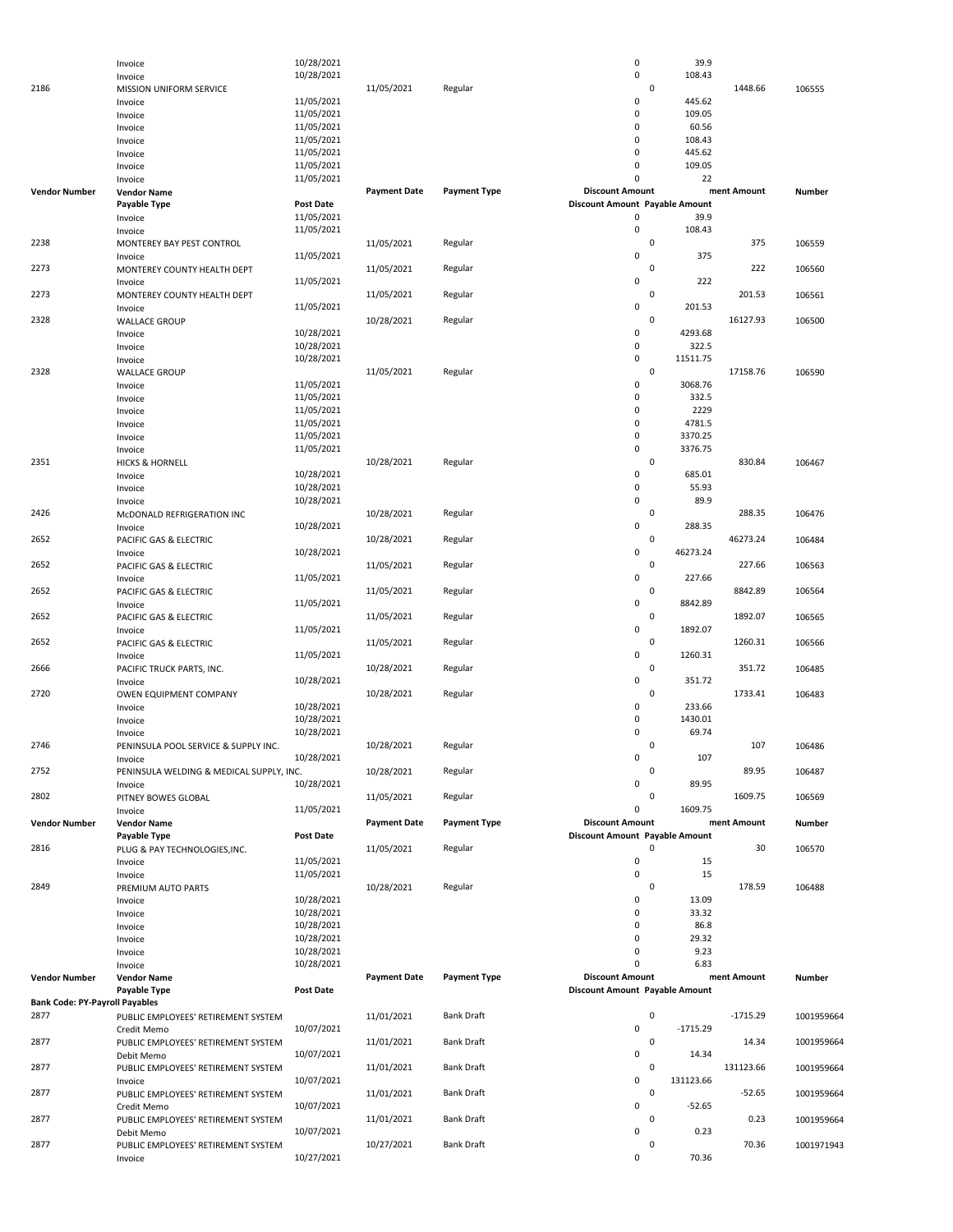| 2877                                  | PUBLIC EMPLOYEES' RETIREMENT SYSTEM   |                  | 10/27/2021          | <b>Bank Draft</b>   | 0                              |          | 70.36       | 1001971943    |
|---------------------------------------|---------------------------------------|------------------|---------------------|---------------------|--------------------------------|----------|-------------|---------------|
|                                       | Invoice                               | 10/27/2021       |                     |                     | 0                              | 70.36    |             |               |
| 2877                                  | PUBLIC EMPLOYEES' RETIREMENT SYSTEM   |                  | 10/27/2021          | <b>Bank Draft</b>   | 0                              |          | 70.36       | 1001971943    |
|                                       | Invoice                               | 10/27/2021       |                     |                     | $\Omega$                       | 70.36    |             |               |
| <b>Vendor Number</b>                  | <b>Vendor Name</b>                    |                  | <b>Payment Date</b> | <b>Payment Type</b> | <b>Discount Amount</b>         |          | ment Amount | <b>Number</b> |
|                                       | Payable Type                          | Post Date        |                     |                     | Discount Amount Payable Amount |          |             |               |
| <b>Bank Code: AP-Regular Payables</b> |                                       |                  |                     |                     |                                |          |             |               |
| 2932                                  | DISASTER KLEENUP SPECIALISTS          |                  | 10/28/2021          | Regular             | $\mathbf 0$                    |          | 14406.74    | 106454        |
|                                       | Invoice                               | 10/28/2021       |                     |                     | 0                              | 2012.33  |             |               |
|                                       | Invoice                               | 10/28/2021       |                     |                     | $\mathbf 0$                    | 1471.58  |             |               |
|                                       | Invoice                               | 10/28/2021       |                     |                     | 0                              | 1363.43  |             |               |
|                                       | Invoice                               | 10/28/2021       |                     |                     | 0                              | 1471.34  |             |               |
|                                       | Invoice                               | 10/28/2021       |                     |                     | 0                              | 8088.06  |             |               |
| 2946                                  | BECK'S SHOE STORE, INC                |                  | 10/28/2021          | Regular             | 0                              |          | 464.06      | 106446        |
|                                       | Invoice                               | 10/28/2021       |                     |                     | 0                              | 0.47     |             |               |
|                                       | Invoice                               | 10/28/2021       |                     |                     | 0                              | 213.59   |             |               |
|                                       | Invoice                               | 10/28/2021       |                     |                     | 0                              | 250      |             |               |
| 2946                                  | BECK'S SHOE STORE, INC                |                  | 10/28/2021          | Regular             | 0                              |          | 250         | 106447        |
|                                       | Invoice                               | 10/28/2021       |                     |                     | 0                              | 250      |             |               |
| 3144                                  | SEASIDE HIGH SCHOOL CHEERLEADING TEAM |                  | 10/28/2021          | Regular             | $\mathbf 0$                    |          | 3000        | 106490        |
|                                       | Invoice                               | 10/28/2021       |                     |                     | 0                              | 3000     |             |               |
| 3154                                  | GREEN VALLEY LANSCAPE INC.            |                  | 10/28/2021          | Regular             | 0                              |          | 228         | 106464        |
|                                       | Invoice                               | 10/28/2021       |                     |                     | 0                              | 114      |             |               |
|                                       | Invoice                               | 10/28/2021       |                     |                     | 0                              | 114      |             |               |
| 3307                                  | SAME DAY SHRED                        |                  | 11/05/2021          | Regular             | 0                              |          | 45          | 106576        |
|                                       | Invoice                               | 11/05/2021       |                     |                     | 0                              | 45       |             |               |
| 3319                                  | STAPLES ADVANTAGE                     |                  | 10/28/2021          | Regular             | $\mathsf 0$                    |          | 456.15      | 106493        |
|                                       | Invoice                               | 10/28/2021       |                     |                     | 0                              | 113.6    |             |               |
|                                       | Invoice                               | 10/28/2021       |                     |                     | 0                              | 26.21    |             |               |
|                                       |                                       | 10/26/2021       |                     |                     | 0                              | 55.7     |             |               |
|                                       | Invoice                               | 10/28/2021       |                     |                     | 0                              | 157.42   |             |               |
|                                       | Invoice                               | 10/28/2021       |                     |                     | 0                              | 103.22   |             |               |
| 3319                                  | Invoice                               |                  | 11/05/2021          |                     | $\mathbf 0$                    |          | 286.18      |               |
|                                       | STAPLES ADVANTAGE                     | 11/05/2021       |                     | Regular             | 0                              | 251.99   |             | 106579        |
|                                       | Invoice                               |                  |                     |                     | 0                              | 54.61    |             |               |
|                                       | Invoice                               | 11/05/2021       |                     |                     |                                |          |             |               |
|                                       | Credit Memo                           | 11/05/2021       |                     |                     | $\Omega$                       | $-20.42$ |             |               |
| <b>Vendor Number</b>                  | <b>Vendor Name</b>                    |                  | <b>Payment Date</b> | <b>Payment Type</b> | <b>Discount Amount</b>         |          | ment Amount | Number        |
|                                       | Payable Type                          | <b>Post Date</b> |                     |                     | Discount Amount Payable Amount |          |             |               |
| <b>Bank Code: PY-Payroll Payables</b> |                                       |                  |                     |                     |                                |          |             |               |
| 3560                                  | UNITED WAY OF MONTEREY PENINSULA      |                  | 10/28/2021          | Regular             | 0                              |          | 46          | 19305         |
|                                       | Invoice                               | 10/07/2021       |                     |                     | 0                              | 23       |             |               |
|                                       | Invoice                               | 10/21/2021       |                     |                     | 0                              | 23       |             |               |
| <b>Vendor Number</b>                  | <b>Vendor Name</b>                    |                  | <b>Payment Date</b> | <b>Payment Type</b> | <b>Discount Amount</b>         |          | ment Amount | Number        |
|                                       | Payable Type                          | Post Date        |                     |                     | Discount Amount Payable Amount |          |             |               |
| <b>Bank Code: AP-Regular Payables</b> |                                       |                  |                     |                     |                                |          |             |               |
| 3851                                  | BOUND TREE MEDICAL, LLC               |                  | 11/05/2021          | Regular             | 0                              |          | 916.11      | 106509        |
|                                       | Invoice                               | 11/05/2021       |                     |                     | 0                              | 916.11   |             |               |
| 4062                                  | A AND R PLUMBING, INC.                |                  | 10/28/2021          | Regular             | 0                              |          | 150.46      | 106440        |
|                                       | Invoice                               | 10/28/2021       |                     |                     | 0                              | 150.46   |             |               |
| 4222                                  | HARRIS & ASSOCIATES, INC.             |                  | 10/28/2021          | Regular             | 0                              |          | 77562.15    | 106466        |
|                                       | Invoice                               | 10/28/2021       |                     |                     | 0                              | 35585    |             |               |
|                                       | Invoice                               | 10/28/2021       |                     |                     | 0                              | 34372.75 |             |               |
|                                       | Invoice                               | 10/28/2021       |                     |                     | 0                              | 7604.4   |             |               |
| 4222                                  | HARRIS & ASSOCIATES, INC.             |                  | 11/05/2021          | Regular             | 0                              |          | 23411.25    | 106532        |
|                                       | Invoice                               | 11/05/2021       |                     |                     | U                              | 23411.25 |             |               |
| 4422                                  | STOMMEL INC.                          |                  | 10/28/2021          | Regular             | 0                              |          | 639.11      | 106475        |
|                                       | Invoice                               | 10/28/2021       |                     |                     | 0                              | 639.11   |             |               |
| 4425                                  | MONTEREY AUTO SUPPLY, INC.            |                  | 10/28/2021          | Regular             | 0                              |          | 1118.74     | 106479        |
|                                       | Invoice                               | 10/28/2021       |                     |                     | 0                              | 250.83   |             |               |
|                                       | Invoice                               | 10/28/2021       |                     |                     | 0                              | 42.15    |             |               |
|                                       | Invoice                               | 10/28/2021       |                     |                     | 0                              | 127.36   |             |               |
|                                       | Invoice                               | 10/28/2021       |                     |                     | 0                              | 17.92    |             |               |
|                                       | Invoice                               | 10/28/2021       |                     |                     | 0                              | 268.29   |             |               |
|                                       | Invoice                               | 10/28/2021       |                     |                     | 0                              | 41.17    |             |               |
|                                       | Invoice                               | 10/28/2021       |                     |                     | 0                              | 10.36    |             |               |
|                                       | Invoice                               | 10/28/2021       |                     |                     | 0                              | 249.73   |             |               |
|                                       | Credit Memo                           | 10/28/2021       |                     |                     | 0                              | -249.73  |             |               |
|                                       | Invoice                               | 10/28/2021       |                     |                     | 0                              | 275.43   |             |               |
|                                       | Invoice                               | 10/28/2021       |                     |                     | 0                              | 85.23    |             |               |
| 4487                                  | PTS COMMUNICATIONS                    |                  | 11/05/2021          | Regular             | 0                              |          | 56          | 106571        |
|                                       | Invoice                               | 11/05/2021       |                     |                     | 0                              | 28       |             |               |
|                                       | Invoice                               | 11/05/2021       |                     |                     | 0                              | 28       |             |               |
| 4892                                  | EDGES ELECTRICAL GROUP                |                  | 10/28/2021          | Regular             | 0                              |          | 931.8       | 106455        |
|                                       | Invoice                               | 10/28/2021       |                     |                     | 0                              | 140.68   |             |               |
|                                       | Invoice                               | 10/28/2021       |                     |                     | 0                              | 791.12   |             |               |
| 4970                                  | <b>WHITSON ENGINEERS</b>              |                  | 10/28/2021          | Regular             | 0                              |          | 5731.3      | 106502        |
|                                       | Invoice                               | 10/28/2021       |                     |                     | 0                              | 5731.3   |             |               |
| 5038                                  | THE VILLAGE PROJECT, INC.             |                  | 11/05/2021          | Regular             | 0                              |          | 2541.75     | 106584        |
|                                       | Invoice                               | 11/05/2021       |                     |                     | 0                              | 2541.75  |             |               |
| <b>Vendor Number</b>                  |                                       |                  | <b>Payment Date</b> | <b>Payment Type</b> | <b>Discount Amount</b>         |          | ment Amount | Number        |
|                                       | <b>Vendor Name</b>                    |                  |                     |                     |                                |          |             |               |
|                                       | Payable Type                          | <b>Post Date</b> |                     |                     | Discount Amount Payable Amount |          |             |               |
| <b>Bank Code: PY-Payroll Payables</b> |                                       |                  |                     |                     |                                |          |             |               |
| 5103                                  | CALIF LAW ENFRCMNT ASSOC              |                  | 10/28/2021          | Regular             | 0                              |          | 581         | 19302         |
|                                       | Credit Memo                           | 10/07/2021       |                     |                     | 0                              | $-10.38$ |             |               |
|                                       | Debit Memo                            | 10/21/2021       |                     |                     | 0                              | 20.48    |             |               |
|                                       | Invoice                               | 10/07/2021       |                     |                     | 0                              | 280.26   |             |               |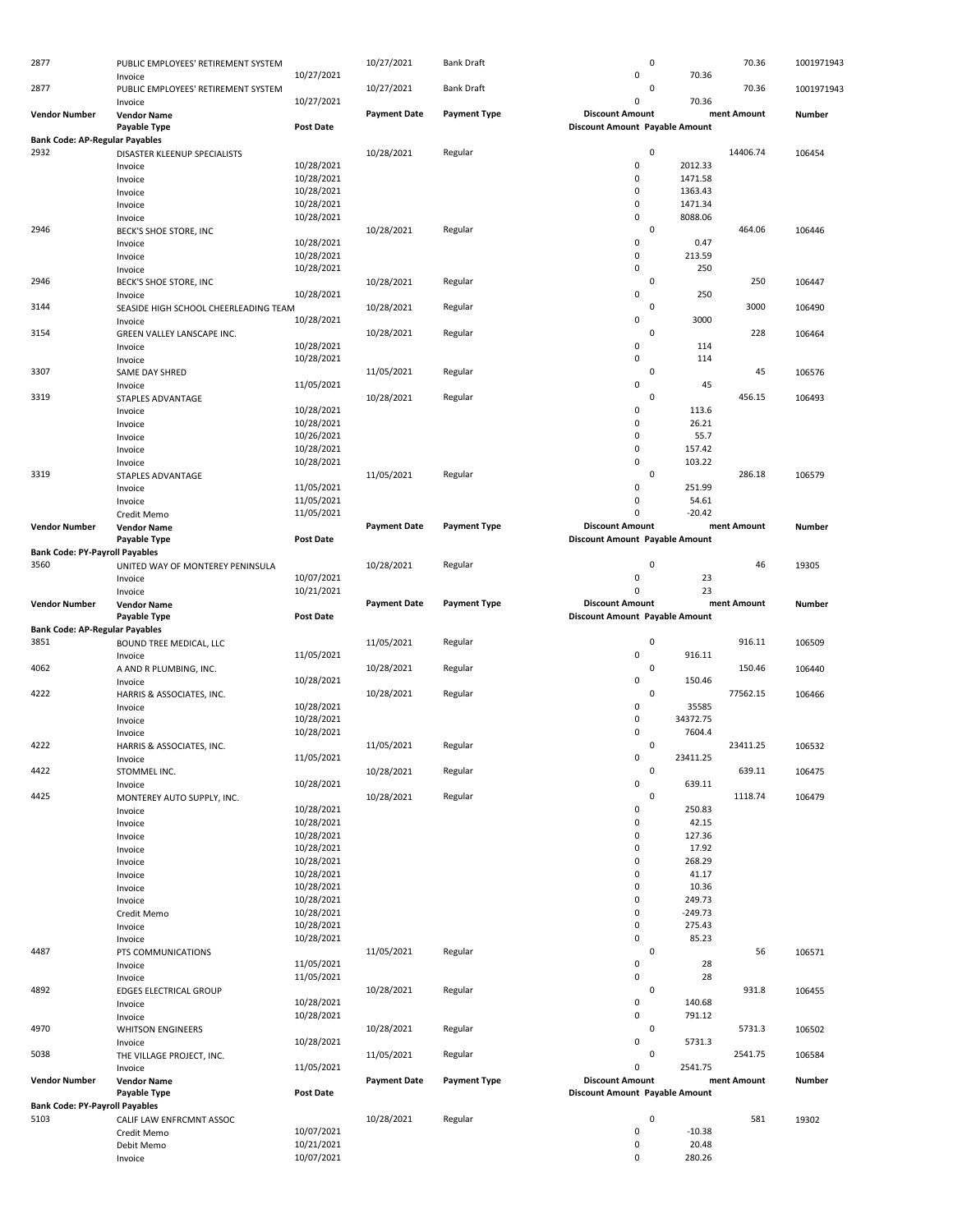|                                               | Invoice                                   | 10/21/2021       |                     |                     | $\mathsf 0$                    | 10.38    |             |                 |
|-----------------------------------------------|-------------------------------------------|------------------|---------------------|---------------------|--------------------------------|----------|-------------|-----------------|
|                                               | Invoice                                   | 10/21/2021       |                     |                     | $\mathsf 0$                    | 280.26   |             |                 |
| 5144                                          | STATE OF CALIFORNIA                       |                  | 11/05/2021          | <b>Bank Draft</b>   | $\mathsf 0$                    |          | $-12.05$    | 0-956-014-496   |
| 5144                                          | Credit Memo<br>STATE OF CALIFORNIA        | 10/21/2021       | 11/05/2021          | <b>Bank Draft</b>   | $\mathbf 0$<br>0               | $-12.05$ | 31731.22    | 0-956-014-496   |
|                                               | Invoice                                   | 11/04/2021       |                     |                     | $\mathbf 0$                    | 31731.22 |             |                 |
| <b>Vendor Number</b>                          | <b>Vendor Name</b>                        |                  | <b>Payment Date</b> | <b>Payment Type</b> | <b>Discount Amount</b>         |          | ment Amount | <b>Number</b>   |
|                                               | Payable Type                              | <b>Post Date</b> |                     |                     | Discount Amount Payable Amount |          |             |                 |
| <b>Bank Code: AP-Regular Payables</b>         |                                           |                  |                     |                     |                                |          |             |                 |
| 5198                                          | <b>GOLDEN STATE PORTABLES</b>             |                  | 10/28/2021          | Regular             | 0                              |          | 376.31      | 106461          |
|                                               | Invoice                                   | 10/28/2021       |                     |                     | $\mathsf 0$                    | 376.31   |             |                 |
| <b>Vendor Number</b>                          | <b>Vendor Name</b>                        |                  | <b>Payment Date</b> | <b>Payment Type</b> | <b>Discount Amount</b>         |          | ment Amount | Number          |
| <b>Bank Code: PY-Payroll Payables</b>         | Payable Type                              | <b>Post Date</b> |                     |                     | Discount Amount Payable Amount |          |             |                 |
| 5264                                          | RABOBANK, N.A.                            |                  | 11/05/2021          | <b>Bank Draft</b>   | 0                              |          | $-13.5$     | 270170974046428 |
|                                               | Credit Memo                               | 10/21/2021       |                     |                     | $\mathsf 0$                    | $-13.5$  |             |                 |
| 5264                                          | RABOBANK, N.A.                            |                  | 11/05/2021          | <b>Bank Draft</b>   | 0                              |          | 81266.32    | 270170974046428 |
|                                               | Invoice                                   | 11/04/2021       |                     |                     | $\mathsf 0$                    | 81266.32 |             |                 |
| 5264                                          | RABOBANK, N.A.                            |                  | 11/05/2021          | <b>Bank Draft</b>   | 0                              |          | $-42$       | 270170974046428 |
|                                               | Credit Memo                               | 10/21/2021       |                     |                     | $\mathsf 0$                    | $-42$    |             |                 |
| 5264                                          | RABOBANK, N.A.                            |                  | 11/05/2021          | <b>Bank Draft</b>   | 0<br>$\mathsf 0$               | 19832.8  | 19832.8     | 270170974046428 |
| <b>Vendor Number</b>                          | Invoice<br><b>Vendor Name</b>             | 11/04/2021       | <b>Payment Date</b> | <b>Payment Type</b> | <b>Discount Amount</b>         |          | ment Amount | Number          |
|                                               | <b>Payable Type</b>                       | Post Date        |                     |                     | Discount Amount Payable Amount |          |             |                 |
| <b>Bank Code: AP-Regular Payables</b>         |                                           |                  |                     |                     |                                |          |             |                 |
| 5475                                          | TERRYBERRY                                |                  | 11/05/2021          | Regular             | 0                              |          | 490.13      | 106582          |
|                                               | Invoice                                   | 11/05/2021       |                     |                     | 0                              | 332.44   |             |                 |
|                                               | Invoice                                   | 11/05/2021       |                     |                     | $\mathbf 0$                    | 157.69   |             |                 |
| <b>Vendor Number</b>                          | <b>Vendor Name</b>                        |                  | <b>Payment Date</b> | <b>Payment Type</b> | <b>Discount Amount</b>         |          | ment Amount | Number          |
|                                               | Payable Type                              | Post Date        |                     |                     | Discount Amount Payable Amount |          |             |                 |
| <b>Bank Code: PY-Payroll Payables</b><br>5476 |                                           |                  |                     | <b>Bank Draft</b>   | 0                              |          | 2844.35     |                 |
|                                               | <b>GUARDIAN</b><br>Invoice                | 10/25/2021       | 10/25/2021          |                     | $\mathbf 0$                    | 2844.35  |             | 1634947190500   |
| <b>Vendor Number</b>                          | <b>Vendor Name</b>                        |                  | <b>Payment Date</b> | <b>Payment Type</b> | <b>Discount Amount</b>         |          | ment Amount | Number          |
|                                               | Payable Type                              | <b>Post Date</b> |                     |                     | Discount Amount Payable Amount |          |             |                 |
| <b>Bank Code: AP-Regular Payables</b>         |                                           |                  |                     |                     |                                |          |             |                 |
| 5523                                          | ADVANCE WATER ENGINEERING, INC.           |                  | 10/28/2021          | Regular             | 0                              |          | 266.25      | 106442          |
|                                               | Invoice                                   | 10/28/2021       |                     |                     | $\mathbf 0$                    | 266.25   |             |                 |
| <b>Vendor Number</b>                          | <b>Vendor Name</b>                        |                  | <b>Payment Date</b> | <b>Payment Type</b> | <b>Discount Amount</b>         |          | ment Amount | Number          |
| <b>Bank Code: PY-Payroll Payables</b>         | Payable Type                              | Post Date        |                     |                     | Discount Amount Payable Amount |          |             |                 |
| 5761                                          | SHERIFF OF MONTEREY CO. / LEVYING OFFICER |                  | 10/28/2021          | Regular             | 0                              |          | 741.68      | 19304           |
|                                               |                                           | 10/07/2021       |                     |                     | $\mathsf 0$                    | 494.4    |             |                 |
|                                               |                                           |                  |                     |                     |                                |          |             |                 |
|                                               | Invoice                                   | 10/21/2021       |                     |                     | $\mathbf 0$                    | 247.28   |             |                 |
| <b>Vendor Number</b>                          | Invoice<br><b>Vendor Name</b>             |                  | <b>Payment Date</b> | <b>Payment Type</b> | <b>Discount Amount</b>         |          | ment Amount | <b>Number</b>   |
|                                               | Payable Type                              | <b>Post Date</b> |                     |                     | Discount Amount Payable Amount |          |             |                 |
| <b>Bank Code: AP-Regular Payables</b>         |                                           |                  |                     |                     |                                |          |             |                 |
| 5854                                          | DELLA MORA HEATING,                       |                  | 11/05/2021          | Regular             | 0                              |          | 1780        | 106521          |
|                                               | Invoice                                   | 11/05/2021       |                     |                     | 0                              | 1780     |             |                 |
| 5996                                          | WITMER-TYSON IMPORTS                      |                  | 11/05/2021          | Regular             | 0                              |          | 752         | 106592          |
|                                               | Invoice                                   | 11/05/2021       |                     |                     | $\mathbf 0$                    | 102      |             |                 |
|                                               | Invoice                                   | 11/05/2021       |                     |                     | $\mathbf 0$<br>0               | 650      | 165         |                 |
| 6027                                          | RICHARDS, WATSON & GERSHON<br>Invoice     | 10/28/2021       | 10/28/2021          | Regular             | $\mathbf 0$                    | 165      |             | 106489          |
| <b>Vendor Number</b>                          | <b>Vendor Name</b>                        |                  | <b>Payment Date</b> | <b>Payment Type</b> | <b>Discount Amount</b>         |          | ment Amount | Number          |
|                                               | Payable Type                              | <b>Post Date</b> |                     |                     | Discount Amount Payable Amount |          |             |                 |
| <b>Bank Code: PY-Payroll Payables</b>         |                                           |                  |                     |                     |                                |          |             |                 |
| 6105                                          | VISION SERVICE PLAN-(CA)                  |                  | 10/27/2021          | <b>Bank Draft</b>   | 0                              |          | 14.62       | DFT0005016      |
|                                               | Debit Memo                                | 10/31/2021       |                     |                     | $\pmb{0}$                      | 14.62    |             |                 |
| 6105                                          | VISION SERVICE PLAN-(CA)                  |                  | 10/27/2021          | <b>Bank Draft</b>   | 0                              |          | 800.57      | DFT0005016      |
|                                               | Invoice                                   | 10/21/2021       |                     | <b>Bank Draft</b>   | $\mathsf 0$<br>$\mathsf 0$     | 800.57   |             |                 |
| 6105                                          | VISION SERVICE PLAN-(CA)                  | 10/31/2021       | 10/27/2021          |                     | $\mathbf 0$                    | 21.38    | 21.38       | DFT0005016      |
| 6105                                          | Debit Memo<br>VISION SERVICE PLAN-(CA)    |                  | 10/27/2021          | <b>Bank Draft</b>   | 0                              |          | 817.78      | DFT0005016      |
|                                               | Invoice                                   | 10/07/2021       |                     |                     | 0                              | 817.78   |             |                 |
| 6105                                          | VISION SERVICE PLAN-(CA)                  |                  | 10/27/2021          | <b>Bank Draft</b>   | $\mathsf 0$                    |          | 414.38      | DFT0005016      |
|                                               | Debit Memo                                | 11/01/2021       |                     |                     | $\mathbf 0$                    | 414.38   |             |                 |
| <b>Vendor Number</b>                          | <b>Vendor Name</b>                        |                  | <b>Payment Date</b> | <b>Payment Type</b> | <b>Discount Amount</b>         |          | ment Amount | <b>Number</b>   |
|                                               | Payable Type                              | Post Date        |                     |                     | Discount Amount Payable Amount |          |             |                 |
| <b>Bank Code: AP-Regular Payables</b>         |                                           |                  |                     |                     |                                |          |             |                 |
| 6172                                          | LEXISNEXIS RISK DATA MANGEMENT INC.       |                  | 11/05/2021          | Regular             | 0                              |          | 960         | 106542          |
| 6197                                          | Invoice<br>U.S. BANK EQUIPMENT FINANCE    | 11/05/2021       | 10/28/2021          | Regular             | $\pmb{0}$<br>0                 | 960      | 125.71      | 106497          |
|                                               | Invoice                                   | 10/28/2021       |                     |                     | $\mathsf 0$                    | 125.71   |             |                 |
| 6306                                          | <b>GAVILAN PEST CONTROL</b>               |                  | 11/05/2021          | Regular             | 0                              |          | 143         | 106527          |
|                                               | Invoice                                   | 11/05/2021       |                     |                     | 0                              | 65       |             |                 |
|                                               | Invoice                                   | 11/05/2021       |                     |                     | 0                              | 78       |             |                 |
| 6379                                          | MARINA COAST WATER DISTRICT               |                  | 11/05/2021          | Regular             | $\mathsf 0$                    |          | 830.44      | 106547          |
|                                               | Invoice                                   | 11/05/2021       |                     |                     | 0                              | 830.44   |             |                 |
| 6379                                          | MARINA COAST WATER DISTRICT               |                  | 11/05/2021          | Regular             | 0                              |          | 141.82      | 106548          |
| 6553                                          | Invoice                                   | 11/05/2021       |                     | Regular             | $\mathsf 0$<br>$\mathsf 0$     | 141.82   | 300.06      |                 |
|                                               | COMCAST<br>Invoice                        | 10/28/2021       | 10/28/2021          |                     | $\mathbf 0$                    | 300.06   |             | 106449          |
| 6664                                          | QUALITY WATER ENTERPRISES INC             |                  | 11/05/2021          | Regular             | 0                              |          | 284         | 106572          |
| 6671                                          | Invoice<br><b>VERIZON WIRELESS</b>        | 11/05/2021       | 10/28/2021          | Regular             | $\mathbf 0$<br>0               | 284      | 38.01       | 106499          |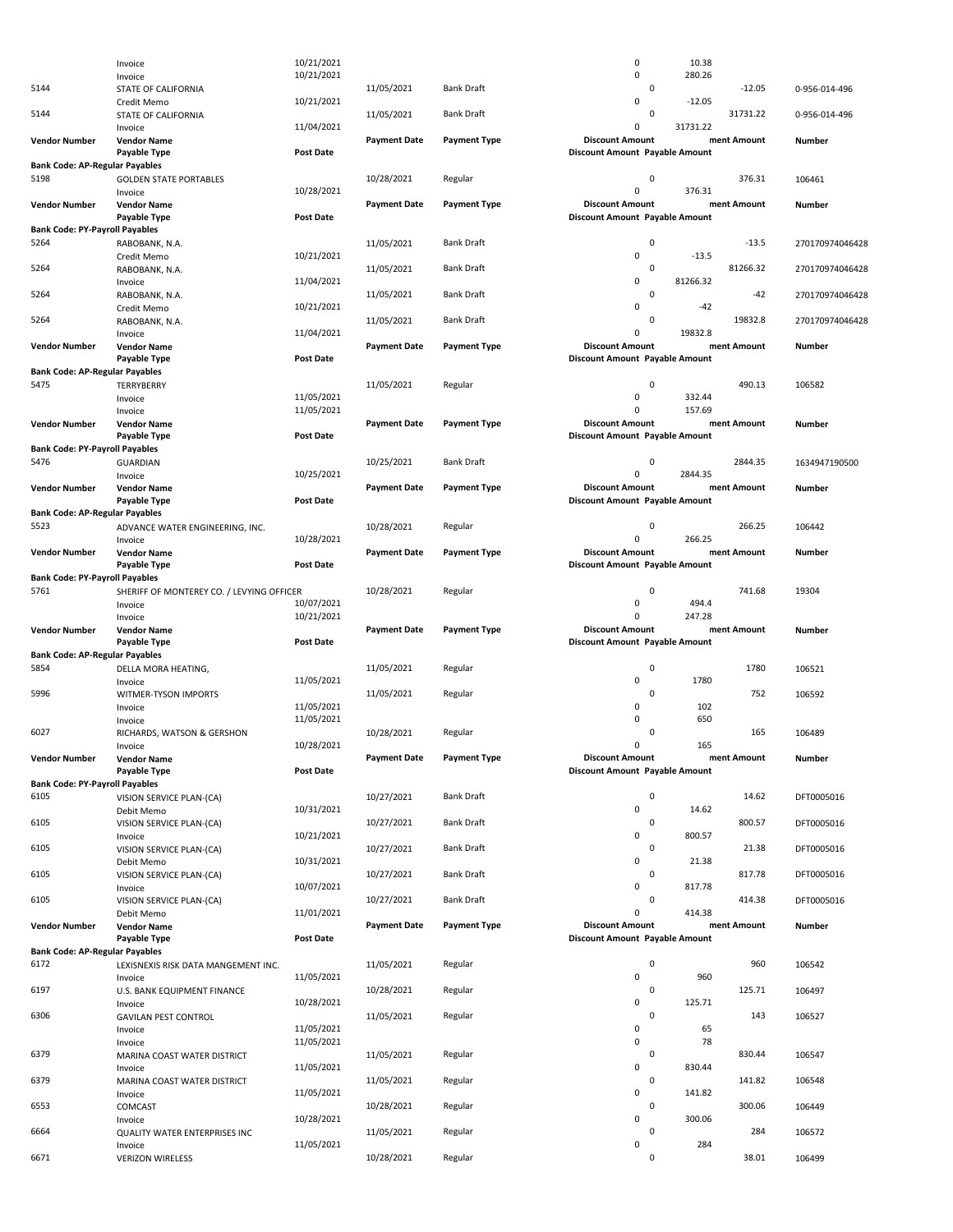|                                       | Invoice                             | 10/28/2021       |                     |                     | $\mathsf 0$                    | 38.01       |             |            |
|---------------------------------------|-------------------------------------|------------------|---------------------|---------------------|--------------------------------|-------------|-------------|------------|
|                                       |                                     |                  |                     |                     |                                |             |             |            |
| 6671                                  | <b>VERIZON WIRELESS</b>             |                  | 11/05/2021          | Regular             |                                | 0           | 993.92      | 106588     |
|                                       | Invoice                             | 11/05/2021       |                     |                     | 0                              | 76.02       |             |            |
|                                       | Invoice                             | 11/05/2021       |                     |                     | 0                              | 408.21      |             |            |
|                                       | Invoice                             | 11/05/2021       |                     |                     | $\mathbf 0$                    | 179.2       |             |            |
|                                       |                                     |                  |                     |                     |                                |             |             |            |
|                                       | Invoice                             | 11/05/2021       |                     |                     | 0                              | 51.16       |             |            |
|                                       | Invoice                             | 11/05/2021       |                     |                     | 0                              | 279.33      |             |            |
| 6685                                  | <b>JONES &amp; MAYER</b>            |                  | 11/05/2021          | Regular             |                                | 0           | 3885        | 106538     |
|                                       | Invoice                             | 11/05/2021       |                     |                     | 0                              | 3885        |             |            |
|                                       |                                     |                  |                     |                     |                                |             |             |            |
| 6747                                  | <b>AT&amp;T MOBILITY</b>            |                  | 10/28/2021          | Regular             |                                | 0           | 242.34      | 106444     |
|                                       | Invoice                             | 10/28/2021       |                     |                     | 0                              | 242.34      |             |            |
| 6761                                  | MONTEREY SIGNS, INC.                |                  | 10/28/2021          | Regular             |                                | 0           | 21402.08    | 106481     |
|                                       |                                     |                  |                     |                     |                                |             |             |            |
|                                       | Invoice                             | 10/28/2021       |                     |                     | 0                              | 21402.08    |             |            |
| 6970                                  | ID CONCEPTS, LLC                    |                  | 11/05/2021          | Regular             |                                | $\mathbf 0$ | 28.17       | 106536     |
|                                       | Invoice                             | 11/05/2021       |                     |                     | 0                              | 28.17       |             |            |
| 7044                                  |                                     |                  |                     | Regular             |                                | $\mathbf 0$ | 2465        | 106453     |
|                                       | CSG CONSULTANTS, INC.               |                  | 10/28/2021          |                     |                                |             |             |            |
|                                       | Invoice                             | 10/28/2021       |                     |                     | 0                              | 2465        |             |            |
| <b>Vendor Number</b>                  | <b>Vendor Name</b>                  |                  | <b>Payment Date</b> | <b>Payment Type</b> | <b>Discount Amount</b>         |             | ment Amount | Number     |
|                                       | Payable Type                        | <b>Post Date</b> |                     |                     | Discount Amount Payable Amount |             |             |            |
|                                       |                                     |                  |                     |                     |                                | 0           |             |            |
| 7112                                  | <b>ART BLACK</b>                    |                  | 10/28/2021          | Regular             |                                |             | 1760        | 106443     |
|                                       | Invoice                             | 10/28/2021       |                     |                     | 0                              | 440         |             |            |
|                                       | Invoice                             | 10/28/2021       |                     |                     | 0                              | 440         |             |            |
|                                       |                                     | 10/28/2021       |                     |                     | 0                              | 440         |             |            |
|                                       | Invoice                             |                  |                     |                     |                                |             |             |            |
|                                       | Invoice                             | 10/28/2021       |                     |                     | O                              | 440         |             |            |
| <b>Vendor Number</b>                  | <b>Vendor Name</b>                  |                  | <b>Payment Date</b> | <b>Payment Type</b> | <b>Discount Amount</b>         |             | ment Amount | Number     |
|                                       | Payable Type                        | <b>Post Date</b> |                     |                     | Discount Amount Payable Amount |             |             |            |
|                                       |                                     |                  |                     |                     |                                |             |             |            |
| <b>Bank Code: PY-Payroll Payables</b> |                                     |                  |                     |                     |                                |             |             |            |
| 7124                                  | U.S. BANK N.A. - PARS ARS 457 & SRP |                  | 10/29/2021          | Bank Draft          |                                | $\mathbf 0$ | $-34.91$    | da847a9b75 |
|                                       | Credit Memo                         | 10/21/2021       |                     |                     | $\mathbf 0$                    | $-34.91$    |             |            |
|                                       |                                     |                  |                     |                     |                                |             |             |            |
| <b>Vendor Number</b>                  | <b>Vendor Name</b>                  |                  | <b>Payment Date</b> | <b>Payment Type</b> | <b>Discount Amount</b>         |             | ment Amount | Number     |
|                                       | Payable Type                        | <b>Post Date</b> |                     |                     | Discount Amount Payable Amount |             |             |            |
| <b>Bank Code: AP-Regular Payables</b> |                                     |                  |                     |                     |                                |             |             |            |
|                                       |                                     |                  |                     |                     |                                |             |             |            |
| 7266                                  | E2 CONSULTING ENGINEERS, INC.       |                  | 11/05/2021          | Regular             |                                | $\mathbf 0$ | 3027.5      | 106524     |
|                                       | Invoice                             | 11/05/2021       |                     |                     | 0                              | 3027.5      |             |            |
| 7357                                  | SCOTT'S PPE RECON, INC.             |                  | 11/05/2021          | Regular             |                                | 0           | 55          | 106577     |
|                                       |                                     |                  |                     |                     | 0                              | 55          |             |            |
|                                       | Invoice                             | 11/05/2021       |                     |                     |                                |             |             |            |
| <b>Vendor Number</b>                  | <b>Vendor Name</b>                  |                  | <b>Payment Date</b> | <b>Payment Type</b> | <b>Discount Amount</b>         |             | ment Amount | Number     |
|                                       | Payable Type                        | <b>Post Date</b> |                     |                     | Discount Amount Payable Amount |             |             |            |
| <b>Bank Code: PY-Payroll Payables</b> |                                     |                  |                     |                     |                                |             |             |            |
|                                       |                                     |                  |                     |                     |                                |             |             |            |
| 7370                                  | UPEC, LOCAL 792                     |                  | 10/28/2021          | Regular             |                                | 0           | 1757.5      | 19306      |
|                                       | Invoice                             | 10/07/2021       |                     |                     | $\mathbf 0$                    | 878.75      |             |            |
|                                       | Invoice                             | 10/21/2021       |                     |                     | $\mathbf 0$                    | 878.75      |             |            |
|                                       |                                     |                  |                     |                     |                                |             |             |            |
| <b>Vendor Number</b>                  | <b>Vendor Name</b>                  |                  | <b>Payment Date</b> | <b>Payment Type</b> | <b>Discount Amount</b>         |             | ment Amount | Number     |
|                                       |                                     |                  |                     |                     |                                |             |             |            |
|                                       |                                     | <b>Post Date</b> |                     |                     | Discount Amount Payable Amount |             |             |            |
|                                       | Payable Type                        |                  |                     |                     |                                |             |             |            |
| <b>Bank Code: AP-Regular Payables</b> |                                     |                  |                     |                     |                                |             |             |            |
| 7505                                  | MONTEREY BAY ANALYTICAL SVCS.       |                  | 10/28/2021          | Regular             |                                | 0           | 130         | 106480     |
|                                       | Invoice                             | 10/28/2021       |                     |                     | 0                              | 130         |             |            |
|                                       |                                     |                  |                     |                     |                                |             |             |            |
| 7505                                  | MONTEREY BAY ANALYTICAL SVCS.       |                  | 11/05/2021          | Regular             |                                | 0           | 195         | 106557     |
|                                       | Invoice                             | 11/05/2021       |                     |                     | 0                              | 195         |             |            |
| 7576                                  | MELVIN THOMAS MASON                 |                  | 11/05/2021          | Regular             |                                | 0           | 300         | 106551     |
|                                       |                                     |                  |                     |                     |                                |             |             |            |
|                                       | Invoice                             | 11/05/2021       |                     |                     | 0                              | 300         |             |            |
| 7644                                  | <b>COMCAST BUSINESS</b>             |                  | 10/28/2021          | Regular             |                                | 0           | 4911.11     | 106450     |
|                                       | Invoice                             | 10/28/2021       |                     |                     | 0                              | 4911.11     |             |            |
| 7892                                  |                                     |                  |                     |                     |                                | 0           | 6350        |            |
|                                       | MICHAEL BAKER INTERNATIONAL         |                  | 11/05/2021          | Regular             |                                |             |             | 106552     |
|                                       | Invoice                             | 11/05/2021       |                     |                     | U                              | 4480        |             |            |
|                                       | Invoice                             | 11/05/2021       |                     |                     | $\mathsf 0$                    | 1870        |             |            |
|                                       |                                     |                  |                     |                     |                                | $\mathbf 0$ |             |            |
| 7910                                  | KOFF & ASSOCIATES                   |                  | 11/05/2021          | Regular             |                                |             | 11252       | 106539     |
|                                       | Invoice                             | 11/05/2021       |                     |                     | 0                              | 11252       |             |            |
| <b>Vendor Number</b>                  | <b>Vendor Name</b>                  |                  | <b>Payment Date</b> | <b>Payment Type</b> | <b>Discount Amount</b>         |             | ment Amount | Number     |
|                                       | Payable Type                        | <b>Post Date</b> |                     |                     | Discount Amount Payable Amount |             |             |            |
|                                       |                                     |                  |                     |                     |                                |             |             |            |
| <b>Bank Code: PY-Payroll Payables</b> |                                     |                  |                     |                     |                                |             |             |            |
| 7975                                  | AMERICAN FIDELITY                   |                  | 10/25/2021          | <b>Bank Draft</b>   |                                | 0           | 1745.03     | D369000    |
|                                       | Invoice                             | 10/07/2021       |                     |                     | $\mathbf 0$                    | 1745.03     |             |            |
|                                       |                                     |                  |                     |                     |                                |             |             |            |
| 7975                                  | AMERICAN FIDELITY                   |                  | 10/25/2021          | <b>Bank Draft</b>   |                                | 0           | 1745.03     | D369000    |
|                                       | Invoice                             | 10/21/2021       |                     |                     | $\mathsf 0$                    | 1745.03     |             |            |
| 7975                                  | AMERICAN FIDELITY                   |                  | 10/25/2021          | <b>Bank Draft</b>   |                                | 0           | 3959.49     | D369000    |
|                                       |                                     |                  |                     |                     |                                |             |             |            |
|                                       | Invoice                             | 10/21/2021       |                     |                     | $\mathsf 0$                    | 3959.49     |             |            |
| 7975                                  | AMERICAN FIDELITY                   |                  | 10/25/2021          | <b>Bank Draft</b>   |                                | 0           | 3990.15     | D369000    |
|                                       | Invoice                             | 10/07/2021       |                     |                     | $\mathsf 0$                    | 3990.15     |             |            |
| 7976                                  | AMERICAN FIDELITY                   |                  | 10/25/2021          | <b>Bank Draft</b>   |                                | 0           | 2016.23     | 866706686  |
|                                       |                                     |                  |                     |                     |                                |             |             |            |
|                                       | Invoice                             | 10/21/2021       |                     |                     | 0                              | 2016.23     |             |            |
| 7976                                  | AMERICAN FIDELITY                   |                  | 10/25/2021          | <b>Bank Draft</b>   |                                | $\pmb{0}$   | 166.66      | 866706686  |
|                                       | Debit Memo                          | 10/21/2021       |                     |                     | 0                              | 166.66      |             |            |
|                                       |                                     |                  |                     |                     |                                |             |             |            |
| 7976                                  | AMERICAN FIDELITY                   |                  | 10/25/2021          | <b>Bank Draft</b>   |                                | 0           | 2240.34     | 866706686  |
|                                       | Invoice                             | 10/07/2021       |                     |                     | $\mathbf 0$                    | 2240.34     |             |            |
| <b>Vendor Number</b>                  | <b>Vendor Name</b>                  |                  | <b>Payment Date</b> | <b>Payment Type</b> | <b>Discount Amount</b>         |             | ment Amount | Number     |
|                                       |                                     |                  |                     |                     |                                |             |             |            |
|                                       | Payable Type                        | <b>Post Date</b> |                     |                     | Discount Amount Payable Amount |             |             |            |
| <b>Bank Code: AP-Regular Payables</b> |                                     |                  |                     |                     |                                |             |             |            |
| 8022                                  | JEFF K. BILLS                       |                  | 11/05/2021          | Regular             |                                | $\mathbf 0$ | 1200        | 106537     |
|                                       |                                     |                  |                     |                     | $\mathsf 0$                    | 1200        |             |            |
|                                       | Invoice                             | 11/05/2021       |                     |                     |                                |             |             |            |
| 8091                                  | <b>BADGER METER INC.</b>            |                  | 11/05/2021          | Regular             |                                | 0           | 711.11      | 106508     |
|                                       | Invoice                             | 11/05/2021       |                     |                     | $\mathsf 0$                    | 711.11      |             |            |
| 8238                                  | <b>GENE FISCHER</b>                 |                  | 10/28/2021          | Regular             |                                | 0           | 1000        | 106459     |
|                                       |                                     |                  |                     |                     |                                |             |             |            |
|                                       | Invoice                             | 10/28/2021       |                     |                     | 0                              | 1000        |             |            |
| 8238                                  | <b>GENE FISCHER</b><br>Invoice      | 10/28/2021       | 10/28/2021          | Regular             | $\mathbf 0$                    | 0<br>1000   | 1000        | 106460     |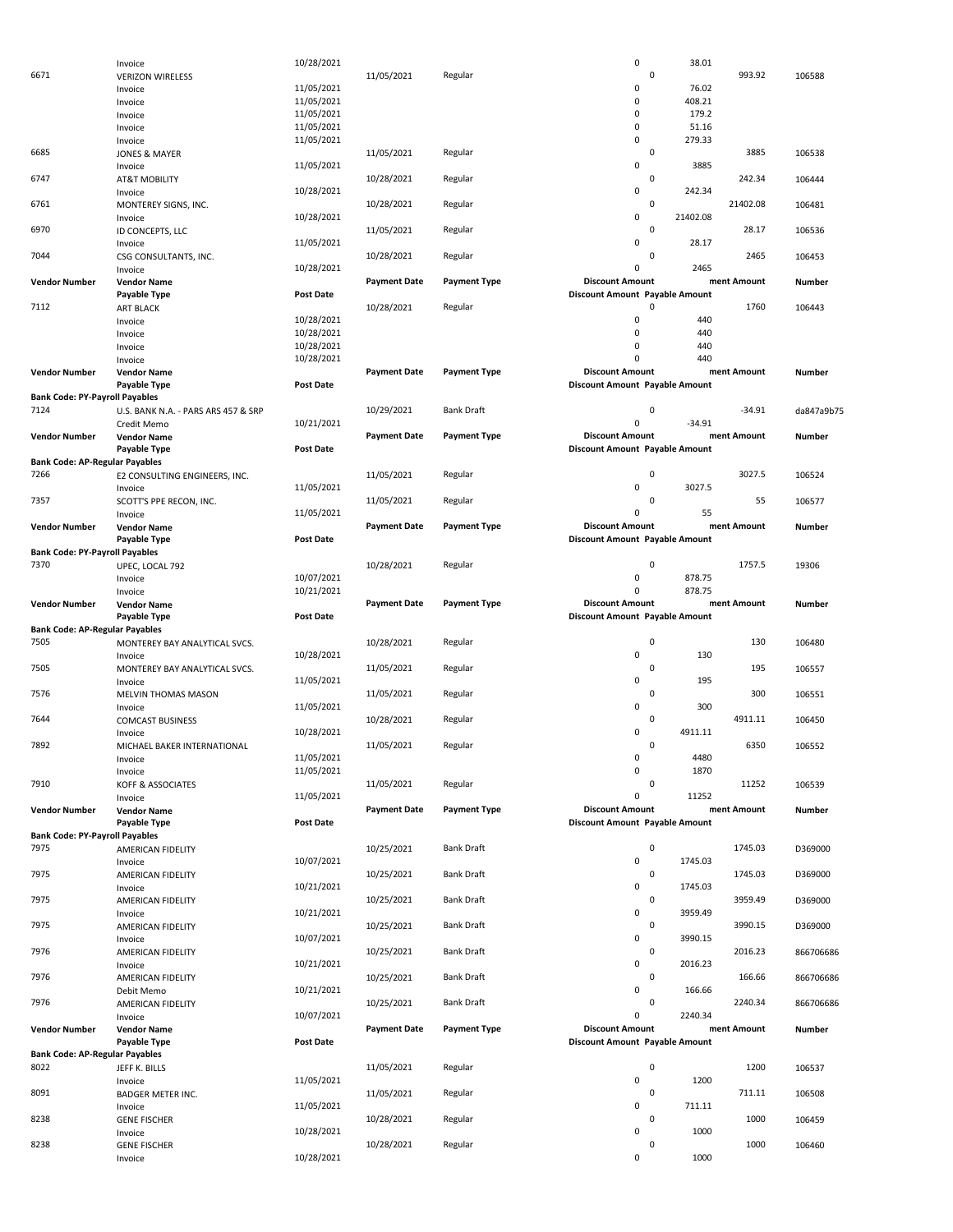| 8273                 | SMILE BUSINESS PRODUCTS, INC.                          |                          | 10/28/2021          | Regular             |                                    | 0                      | 92.54       | 106491 |
|----------------------|--------------------------------------------------------|--------------------------|---------------------|---------------------|------------------------------------|------------------------|-------------|--------|
|                      | Invoice                                                | 10/28/2021               |                     |                     | 0                                  | 92.54                  |             |        |
| 8338                 | <b>FEDEX</b>                                           |                          | 10/28/2021          | Regular             |                                    | 0                      | 12.65       | 106456 |
|                      | Invoice                                                | 10/28/2021               |                     |                     | 0                                  | 12.65                  |             |        |
| 8380                 | SPORTSENGINE INC.                                      |                          | 10/28/2021          | Regular             |                                    | 0                      | 203.5       | 106492 |
|                      | Invoice                                                | 10/28/2021               |                     |                     | 0                                  | 203.5<br>$\mathbf 0$   |             |        |
| 8414                 | COASTAL FABRICATION COMPANY, INC.                      | 11/05/2021               | 11/05/2021          | Regular             | 0                                  | 4690.71                | 4887.66     | 106516 |
|                      | Invoice<br>Invoice                                     | 11/05/2021               |                     |                     | 0                                  | 196.95                 |             |        |
| 8463                 | ADVANCE CLEANING 365, INC.                             |                          | 11/05/2021          | Regular             |                                    | $\mathbf 0$            | $-600$      | 106504 |
| 8463                 | ADVANCE CLEANING 365, INC.                             |                          | 11/05/2021          | Regular             |                                    | $\mathbf 0$            | 600         | 106504 |
|                      | Invoice                                                | 11/05/2021               |                     |                     | 0                                  | 600                    |             |        |
| 8526                 | U.S. BANK ST. PAUL                                     |                          | 10/28/2021          | Regular             |                                    | $\mathbf 0$            | 108644.86   | 106498 |
|                      | Invoice                                                | 10/28/2021               |                     |                     | 0                                  | 108644.86              |             |        |
| 8553                 | T. HORZEN INC.                                         |                          | 11/05/2021          | Regular             |                                    | $\mathsf 0$            | 2805.75     | 106581 |
|                      | Invoice                                                | 11/05/2021               |                     |                     | 0                                  | 2805.75                |             |        |
| 8755                 | TRUST TWO - CORONA 1997 TRUST                          |                          | 10/28/2021          | Regular             |                                    | $\mathsf 0$            | 2730        | 106496 |
|                      | Invoice                                                | 10/28/2021               |                     |                     | 0                                  | 2730<br>$\mathsf 0$    |             |        |
| 8892                 | NCI AFFILIATES, INC.                                   | 11/05/2021               | 11/05/2021          | Regular             | 0                                  | 1350                   | 1350        | 106562 |
| 8980                 | Invoice<br>ATHENA OCCMED                               |                          | 11/05/2021          | Regular             |                                    | $\mathbf 0$            | 12659       | 106507 |
|                      | Invoice                                                | 11/05/2021               |                     |                     | 0                                  | 2580                   |             |        |
|                      | Invoice                                                | 11/05/2021               |                     |                     | 0                                  | 10079                  |             |        |
| 9038                 | EDEN COUNCIL FOR HOPE AND OPPORTUNITY                  |                          | 11/05/2021          | Regular             |                                    | $\mathbf 0$            | 1551.07     | 106525 |
|                      | Invoice                                                | 11/05/2021               |                     |                     | 0                                  | 1551.07                |             |        |
| 9051                 | A & B FIRE PROTECTION AND SAFETY INC.                  |                          | 10/28/2021          | Regular             |                                    | $\mathbf 0$            | 3100        | 106439 |
|                      | Invoice                                                | 10/28/2021               |                     |                     | 0                                  | 3100                   |             |        |
| 9106                 | THE SOHAGI LAW GROUP                                   |                          | 10/28/2021          | Regular             |                                    | $\mathbf 0$            | 14026.55    | 106495 |
|                      | Invoice                                                | 10/28/2021<br>10/28/2021 |                     |                     | 0<br>0                             | 12692.5<br>1334.05     |             |        |
| 9143                 | Invoice<br>GOLDEN STATE EMERGENCY VEHICLE SERVICE INC. |                          | 11/05/2021          | Regular             |                                    | $\mathsf 0$            | 127.2       | 106529 |
|                      | Invoice                                                | 11/05/2021               |                     |                     | 0                                  | 127.2                  |             |        |
| 9157                 | GREG S. OMOTO                                          |                          | 10/28/2021          | Regular             |                                    | $\mathsf 0$            | 245         | 106465 |
|                      | Invoice                                                | 10/28/2021               |                     |                     | 0                                  | 245                    |             |        |
| 9212                 | <b>WEX BANK</b>                                        |                          | 10/28/2021          | Regular             |                                    | $\mathbf 0$            | 428.19      | 106501 |
|                      | Invoice                                                | 10/28/2021               |                     |                     | 0                                  | 428.19                 |             |        |
| <b>Vendor Number</b> | <b>Vendor Name</b>                                     |                          | <b>Payment Date</b> | <b>Payment Type</b> | <b>Discount Amount</b>             |                        | ment Amount | Number |
| 9308                 | Payable Type                                           | <b>Post Date</b>         | 10/28/2021          | Regular             | Discount Amount Payable Amount     | 0                      | 195.26      | 106441 |
|                      | A-7 AUSTIN, LTD.<br>Invoice                            | 10/28/2021               |                     |                     | 0                                  | 195.26                 |             |        |
| 9313                 | MANUEL L. LOPEZ & LINDA L. LOPEZ                       |                          | 11/05/2021          | Regular             |                                    | 0                      | 315         | 106546 |
|                      | Invoice                                                | 11/05/2021               |                     |                     | 0                                  | 315                    |             |        |
| 9382                 | CORDICO INC.                                           |                          | 11/05/2021          | Regular             |                                    | 0                      | 5666.67     | 106519 |
|                      |                                                        |                          |                     |                     |                                    |                        |             |        |
|                      | Invoice                                                | 11/05/2021               |                     |                     | 0                                  | 5666.67                |             |        |
| 9409                 | STURDY OIL COMPANY                                     |                          | 11/05/2021          | Regular             |                                    | $\mathsf 0$            | 8362.82     | 106580 |
|                      | Invoice                                                | 11/05/2021               |                     |                     | 0                                  | 8362.82                |             |        |
| 9428                 | TERMINIX INTERNATIONAL COMPANY LTD. PARTNERSHIP        |                          | 10/28/2021          | Regular             |                                    | 0                      | 157         | 106494 |
|                      | Invoice                                                | 10/28/2021               |                     |                     | 0                                  | 157<br>0               |             |        |
| 9458                 | ANGELINA'S BAKERY DELI & CAFE<br>Invoice               | 11/05/2021               | 11/05/2021          | Regular             | 0                                  | 300                    | 300         | 106506 |
| 9469                 | GOLDEN STATE TRUCK & TRAILER REPAIR, INC.              |                          | 10/28/2021          | Regular             |                                    | 0                      | 6511.18     | 106462 |
|                      | Invoice                                                | 10/28/2021               |                     |                     | 0                                  | 1456.28                |             |        |
|                      | Invoice                                                | 10/28/2021               |                     |                     | 0                                  | 536.94                 |             |        |
|                      | Invoice                                                | 10/28/2021               |                     |                     | 0                                  | 4517.96                |             |        |
| 9516                 | HUNTINGTON PUBLIC CAPITAL CORP.                        |                          | 11/05/2021          | Regular             |                                    | 0                      | 27323.55    | 106535 |
|                      | Invoice                                                | 11/05/2021               |                     |                     | 0                                  | 21816.51               |             |        |
|                      | Invoice                                                | 11/05/2021               |                     |                     | 0                                  | 5507.04                |             |        |
| 9521                 | <b>PALENKE ARTS</b>                                    |                          | 11/05/2021          | Regular             |                                    | $\mathsf 0$            | 10518       | 106567 |
|                      | Invoice                                                | 11/05/2021               |                     |                     | 0                                  | 10518<br>0             |             |        |
| 9526                 | CRAVEN LANDSCAPING, INC.<br>Invoice                    | 10/28/2021               | 10/28/2021          | Regular             | 0                                  | 3000                   | 3000        | 106452 |
| 9527                 | MONTEREY BAY MILITARY HOUSING LLC                      |                          | 11/05/2021          | Regular             |                                    | $\mathsf 0$            | 10253.5     | 106558 |
|                      | Invoice                                                | 11/05/2021               |                     |                     | 0                                  | 6428.5                 |             |        |
|                      | Invoice                                                | 11/05/2021               |                     |                     | 0                                  | 3825                   |             |        |
| 9584                 | CALIFORNIA AMERICAN WATER                              |                          | 11/05/2021          | Regular             |                                    | 0                      | 563.92      | 106512 |
|                      | Invoice                                                | 11/05/2021               |                     |                     | 0                                  | 563.92                 |             |        |
| 9591                 | ROSELYN ANN REAL                                       |                          | 11/05/2021          | Regular             |                                    | 0                      | 5625        | 106575 |
|                      | Invoice                                                | 11/05/2021               |                     |                     | 0                                  | 5625<br>$\mathsf 0$    |             |        |
| 9592                 | SEASIDE HOUSING LP                                     | 11/05/2021               | 11/05/2021          | Regular             | 0                                  | 1963.5                 | 21513.05    | 106578 |
|                      | Invoice<br>Invoice                                     | 11/05/2021               |                     |                     | 0                                  | 2571                   |             |        |
|                      | Invoice                                                | 11/05/2021               |                     |                     | 0                                  | 3069.9                 |             |        |
|                      | Invoice                                                | 11/05/2021               |                     |                     | 0                                  | 3722.45                |             |        |
|                      | Invoice                                                | 11/05/2021               |                     |                     | 0                                  | 10186.2                |             |        |
| 9610                 | <b>HIROKO MANAKA</b>                                   |                          | 11/05/2021          | Regular             |                                    | $\mathsf 0$            | 3365        | 106534 |
|                      | Invoice                                                | 11/05/2021               |                     |                     | 0                                  | 3365                   |             |        |
| 9631                 | BUTLONG, INC.                                          | 11/05/2021               | 11/05/2021          | Regular             | 0                                  | $\mathsf 0$<br>3483.75 | 3483.75     | 106511 |
| 9647                 | Invoice<br><b>CHRIS WHEELER</b>                        |                          | 11/05/2021          | Regular             |                                    | $\pmb{0}$              | 3600        | 106514 |
|                      | Invoice                                                | 11/05/2021               |                     |                     | 0                                  | 3600                   |             |        |
| 9659                 | CENTRAL COAST VNA AND HOSPICE, INC.                    |                          | 11/05/2021          | Regular             |                                    | $\mathsf 0$            | 45720       | 106513 |
|                      | Invoice                                                | 11/05/2021               |                     |                     | 0                                  | 15480                  |             |        |
|                      | Invoice                                                | 11/05/2021               |                     |                     | 0                                  | 26580                  |             |        |
| <b>Vendor Number</b> | Invoice<br><b>Vendor Name</b>                          | 11/05/2021               | <b>Payment Date</b> | <b>Payment Type</b> | $\Omega$<br><b>Discount Amount</b> | 3660                   | ment Amount | Number |